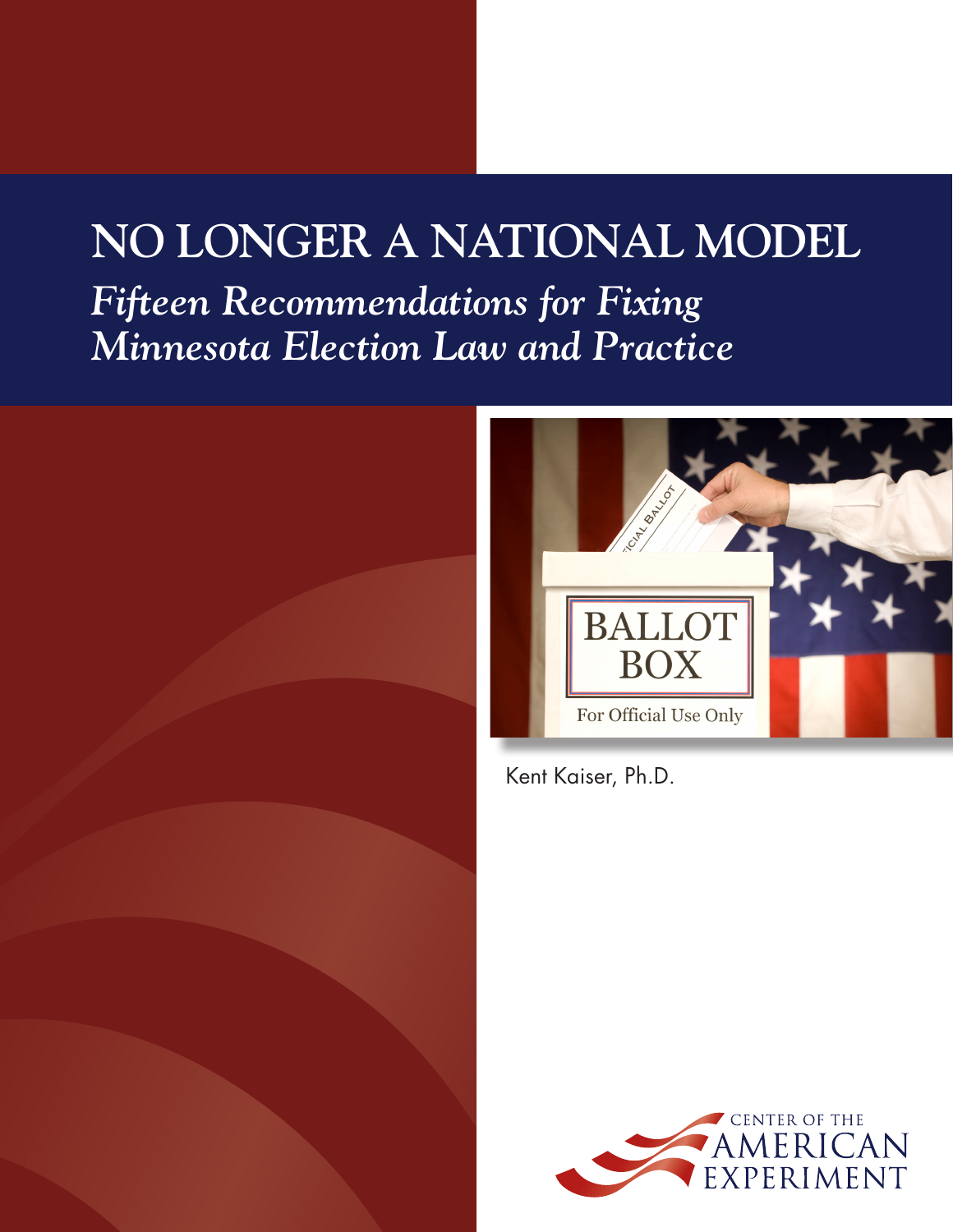Center of the American Experiment is a nonpartisan, tax-exempt, public policy and educational institution that brings conservative and free market ideas to bear on the hardest problems facing Minnesota and the nation.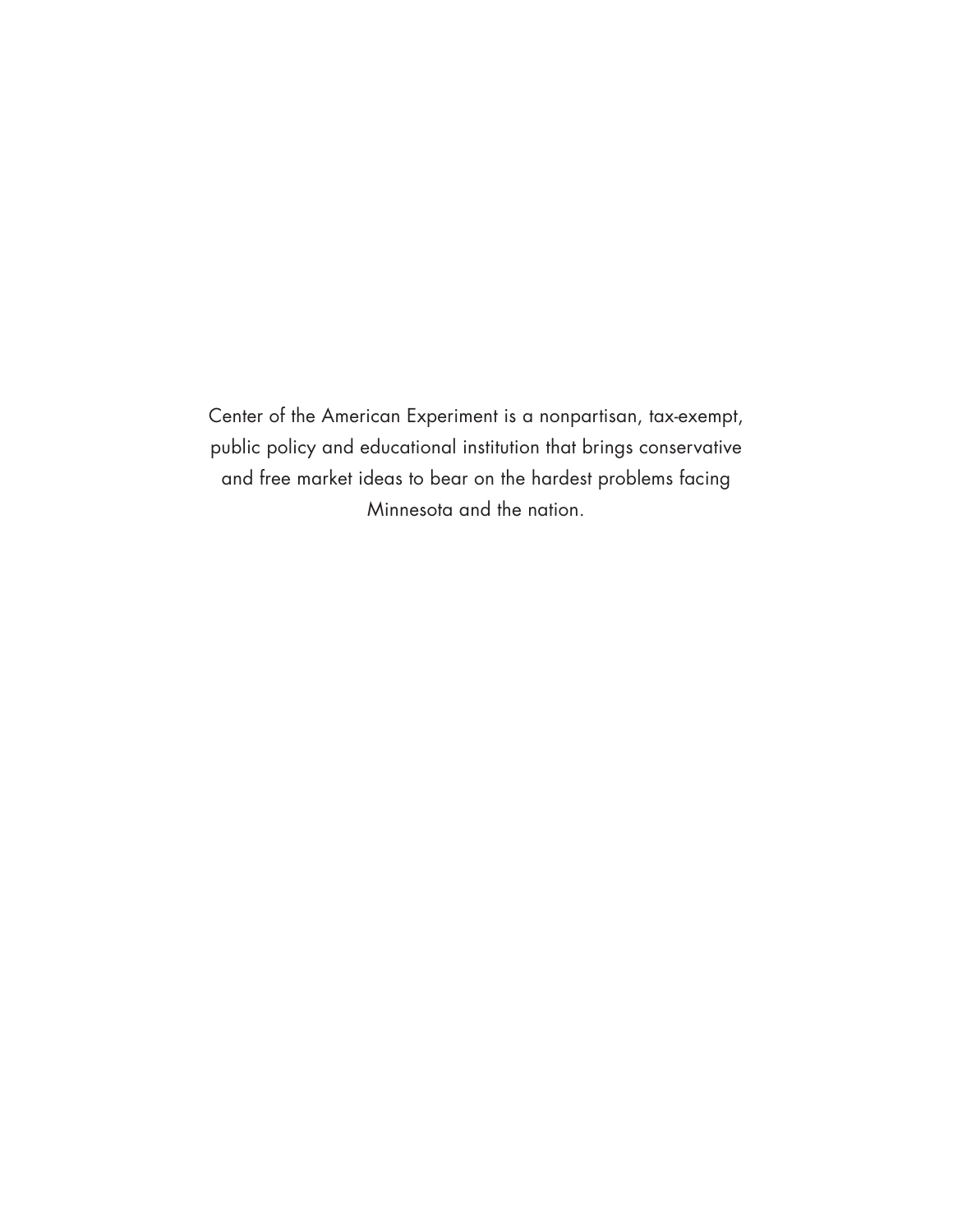

## **NO LONGER A NATIONAL MODEL** *Fifteen Recommendations for Fixing Minnesota Election Law and Practice*

**Kent Kaiser, Ph.D., Senior Fellow**

## **Executive Summary**

The recount that followed the 2008 U.S. Senate election in Minnesota brought to light several weaknesses in the state's election systems. Many observers have suggested that improvements are needed, but few have proposed anything more than small refinements. Based on observations and experiences of many experts from not only Minnesota but also from across the nation, we believe that some significant changes are needed.

Guided by the voters' rights principles of access, accuracy, privacy, and integrity, this report sets forth fifteen recommendations in three areas: general election operations, absentee balloting, and recounts. The recommendations are summarized here, with rationales in the full report.

## **(I) General Election Operations**

**Recommendation One.** Require voters to present a photo ID to access their ballots.

**Recommendation Two.** Eliminate partisanship and do away with political appointments in the Office of the Secretary of State

**Recommendation Three.** Eliminate partisanship from and increase effectiveness of the State Canvassing Board by changing its composition.

**Recommendation Four.** Check for interstate double voting.

## **(II) Absentee Balloting**

**Recommendation Five.** Move the primary to an earlier date and extend the absentee ballot season.

**Recommendation Six.** Institute centralized administration of the Uniformed and Overseas Citizens Absentee Voting Act (UOCAVA) as it pertains to absentee ballots.

**Recommendation Seven.** Institute systems of barcoding and central processing of absentee ballots. **Recommendation Eight.** Institute "no-excuse" absentee voting (but not so-called "early voting").

**Recommendation Nine.** Make ballot-checking technology available to "in-person" absentee voters.

**Recommendation Ten.** Institute a provisional ballot system.

## **(III) Recounts**

**Recommendation Eleven.** Require recounts to be done in a central location.

**RecommendationTwelve.** Recount only ballots counted on Election Day.

**Recommendation Thirteen.** In the case of "duplicate" ballots, count the duplicates, not the originals.

**Recommendation Fourteen.** Follow laws currently on the books and formally increase uniformity and specificity of procedures.

**Recommendation Fifteen.** Institute a run-off election for extremely close elections (but not so-called "instant run-off voting").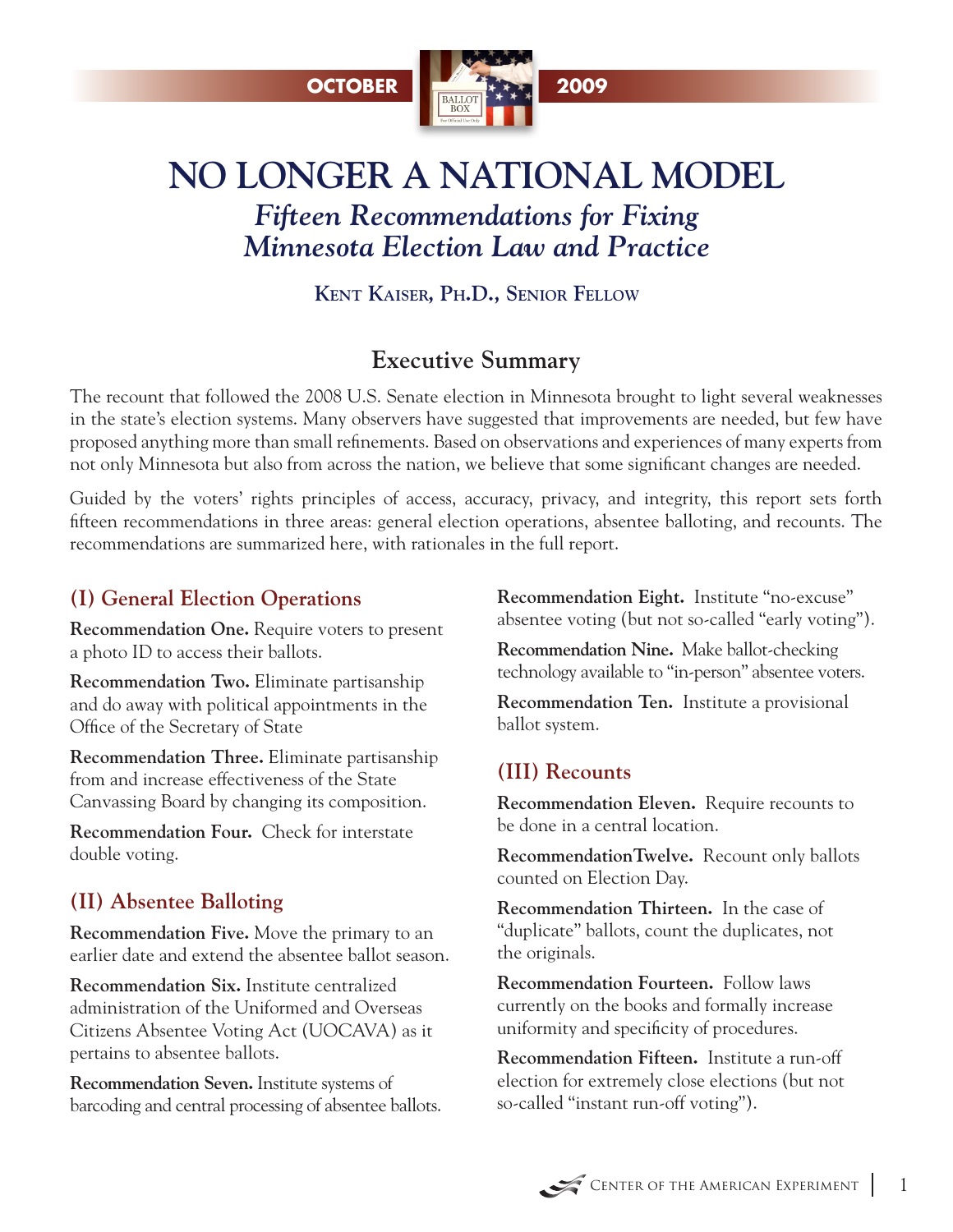### **Foreword**

This prescriptive analysis of Minnesota's electoral system by my colleague Dr. Kent Kaiser is the most comprehensive as well as most productively imaginative examination of the subject since Senate candidates Al Franken and Norm Coleman essentially tied last November, leaving the state tied up in recounting knots until the summer. Different individuals and interests, needless to say, have different views about exactly how procedurally coherent, legally sound, and ultimately accurate the recount was. Nevertheless, and with inevitable blips understood, it's probably fair to say that most people have judged the process to have been conducted reasonably well; as fairly as was feasible. Not only is this a quite large state (likely goes the implicit thinking), and not only were a lot of votes cast (nearly three million), but this is Minnesota, after all, where we do civically important things not only well but *really* well.

No, I'm afraid that wasn't true this time around.

Here's just one of Kent's findings, though I admit it's the most remarkable and disturbing. Angering, too, it's fair to say.

"[L]ocal officials were 16 times more likely to reject military absentee ballots than they were to reject other absentee ballots." This was the case, in part, because of a too-short absentee voting window – as reflected by the fact that, "Many potential military absentee voters actually received their ballots *after*  Election Day."

Kent's fifteen recommendations are listed in the Executive Summary nearby, so there's no need to cite them here, albeit with two exceptions. When I noted the study's productive imagination, I was thinking especially of Numbers One and Three, pertaining to requiring photo IDs to access ballots and changing the composition of the State Canvassing Board, respectively.

The first is noteworthy not just because simple safety and integrity demand it (not that this is a new argument in any way), but also because it will streamline and modernize the entire system in multiple ways. You'll be surprised by how it can upgrade almost everything.

As for the canvassing board, Kent proposes that it be composed exclusively of administrative law judges for several compelling reasons, including forever precluding the need for supreme court justices to disqualify themselves in critical recount cases because of earlier participation in canvassing board deliberations (as two members of the high court were obliged to do in the Coleman-Franken episode).

Readers may recall the *Minnesota Policy Blueprint*, an occasional Center series, kicking off in 1998, in which we have critiqued virtually every major state agency and other key state activities. This study is in that spirit, save for two major exceptions. Most importantly, while the explicit purpose of most of the previous investigations was to apply conservative and free market tests to what government does, the explicit purpose this time around has been to have nothing to do whatsoever with anything ideological – be it right, left, or sideways – as conducting elections which command the trust of citizens is of an entirely different order. This project also differs from previous *Blueprint* exercises in that, while they invariably were the work of task forces, Kent is the principal investigator and author of *No Longer a National Model*. He obviously has consulted widely and has profited from the help of many, but he's the one scholar who deserves to have his name affixed.

Kent Kaiser – who, not incidentally, worked on the original 400-page *Blueprint* back in the late 1990s – is an American Experiment senior fellow and an assistant professor of communication at Northwestern College in Roseville, Minnesota. Of vital pertinence to this project, he served in the Office of the Minnesota Secretary of State for over eight years, mostly during the tenure of Republican Mary Kiffmeyer but also for nearly a year during DFLer Mark Ritchie's current term. A regular contributor to *The Boundary Waters Journal* and chairman of the Lutheran Association of Missionaries and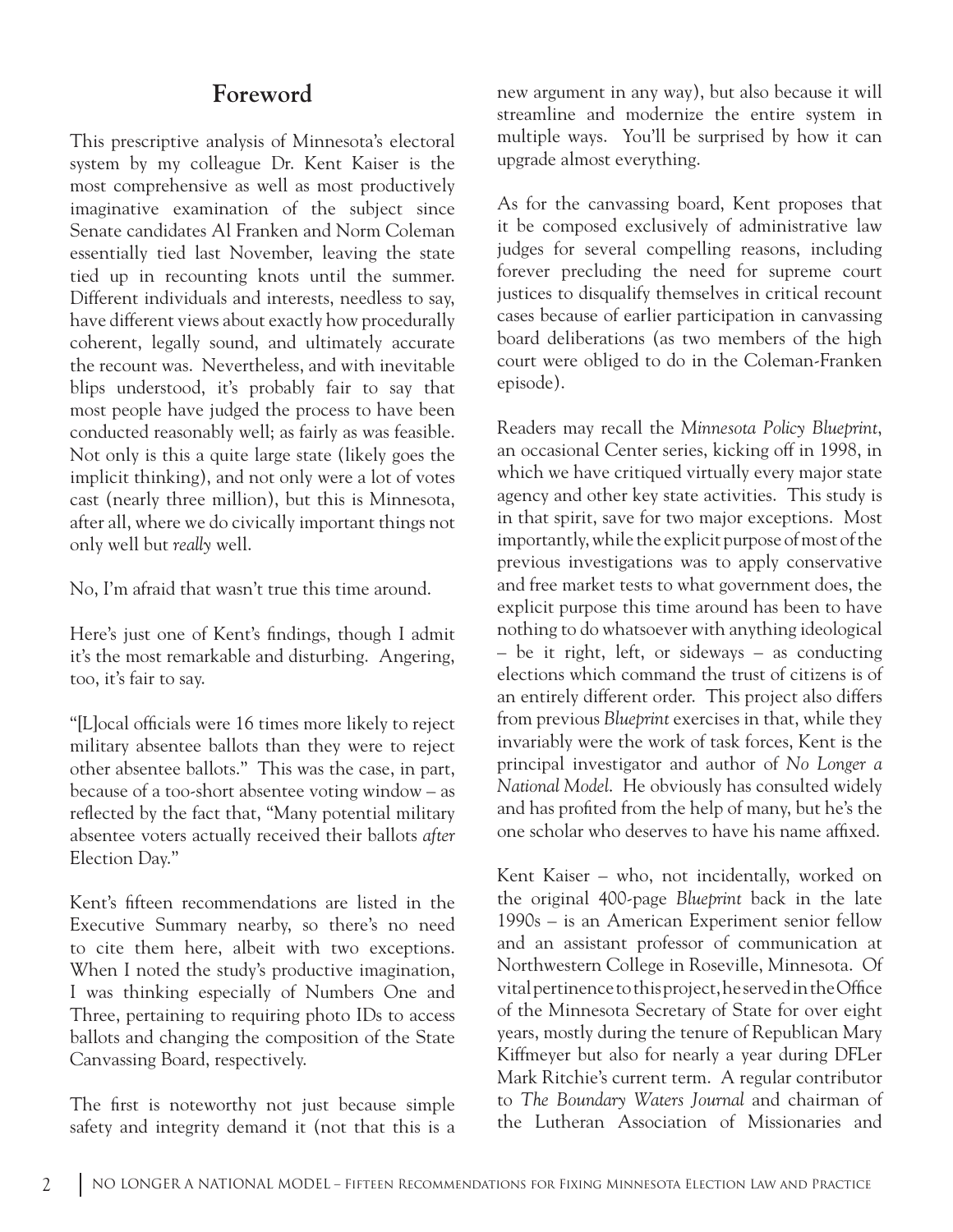Pilots, he holds an undergraduate degree from Carleton College, master's degrees from both Smith College and the University of Minnesota Duluth, and a doctorate in mass communication from the University of Minnesota in the Twin Cities.

I am particularly proud of this publication as there is little doubt that it will prove a significant contribution to how Minnesota goes about its most sacred secular work. My great thanks to Dr. Kaiser, and as with everything American Experiment does, I very much welcome your comments.

**Mitch Pearlstein, Ph.D.** *Founder & President*

\* \* \*

## **Introduction**

Historically, Minnesota has had a reputation for excellence in election administration in addition to having a track record of high voter participation.

Beginning in 2000, election administration systems across the nation came under scrutiny because of the presidential election recount in Florida that revealed so many deficiencies with the election system in that state. In that same year, we experienced a lower-profile recount in Minnesota's second congressional district; through this exercise, the strength of our election system was affirmed.

In a more high-profile, highly scrutinized election in 2002, our election system was again proven strong. Despite a major-party U.S. Senate candidate being killed in a plane crash less than two weeks prior to Election Day, Minnesota administered a nearly flawless election. As a result, our election system received accolades from across the country, and it became a national model for reforms being considered elsewhere.

All of this changed with the election of 2008 and the U.S. Senate recount that ensued. From comments voiced privately by secretaries of state (all chief election officials in their states) at the July 2009 summer conference of the National Association of Secretaries of State, coincidentally held in Minneapolis, it was clear that Minnesota's reputation for excellence in election administration had been tarnished.

Just as the 2000 presidential recount in Florida brought to light many weaknesses in the election system there, the 2008 senate recount in Minnesota has brought to light weaknesses in our election system, too.

As a result, legislators, interest groups, the media, and others have sought to put forth election reform proposals for Minnesota. Yet none have been bold, most have suggested only refinements to the current system, and few have addressed core problems. Understandably, Minnesotans seem reluctant to criticize a system that they have been programmed to believe is the best in the nation.

We believe a gap remains to be filled, and we are not alone. The editorial board of the *Pioneer Press*  has written that it would like to see bolder reforms suggested and implemented, especially in the case of super-close elections.

Through thoughtful discussion and careful consideration, this report seeks to provide just that.

#### **Guiding Principles and Method**

Our deliberations have included in-person meetings and social network communications. All have been guided by the following voters' rights principles that many others have used nationally, in whole or in part, in discussions of election systems.

- Access: Legitimate voters should have easy access to a ballot.
- Accuracy: Voters should know that their ballots are being counted accurately.
- Privacy: Voters have the right to a secret ballot.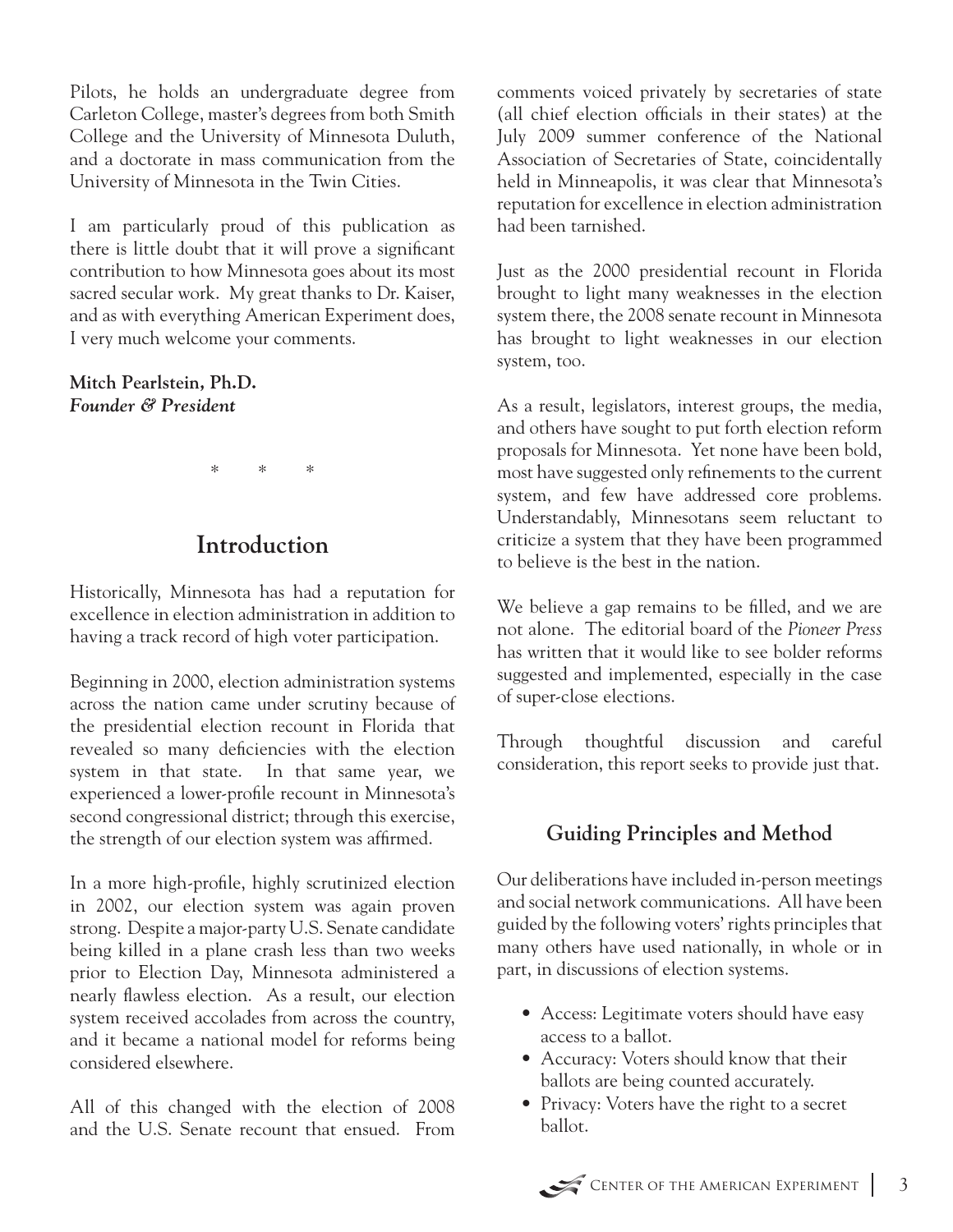• Integrity: Voters should be confident that their election systems deter and detect fraud.

We believe that these principles are timeless and that all four must be in balance for our election system to be as strong as it can be.

We gathered input from a wide array of election administration experts from within Minnesota and from across the nation. These include polling place workers, local election officials, members of the state legislature, members of the state judiciary, current and former secretary of state staff members, past and present secretaries of state from Minnesota and other states, reporters, campaign activists and attorneys, national military voting experts, public policy group officials, and others.

We chose at the outset not to mention specific names of the people providing input for this report because we wanted to gather the very best recommendations—political and monetary concerns and special interests notwithstanding. This approach allowed contributors to participate candidly. We believed this was the best approach, in any case, because we wanted this report to be not about the esteem or celebrity of its contributors but rather about the substance and merits of its recommendations.

The recommendations made here arose from hours of deliberation, research, and consideration. We attempted to think in terms of broad system reform and did not go into great detail about the specifics of implementation; we are confident that legislators and policymakers can better work out the details of implementing our recommendations. There were many issues considered in our deliberations, yet we chose not to try to produce a comprehensive review of the state's election system. Instead, we focused on what we believe are some of the most compelling issues stemming from our observations during and experiences with the 2008 senate recount.

#### **Recommendations**

In this section, we offer our recommendations for election reforms and improvements. For each recommendation, we provide rationales, in many cases hearkening back to the 2008 senate recount, because it was in the process of conducting the recount that so many inconsistencies and failures to follow established procedures came to the fore. In some instances, episodes from the recount served to chip away at Minnesota's reputation for excellence in election administration; in some instances, these episodes directly undermined principles of access, accuracy, privacy, and integrity, as will become evident in our rationales for recommendations.

Our review revealed that three main areas of concern arose during the course of the 2008 senate recount: general election operations, absentee balloting, and recounts. Therefore, we have divided our recommendations into three sections corresponding to these areas of concern.

#### **(I) General Election Operations**

#### *Recommendation One: Require voters to present a photo ID to access their ballots.*

We present this recommendation first, because it is such an obviously needed election reform in Minnesota and also because we want to get it out of the way and move on to recommendations for more interesting reforms that perhaps haven't been proposed before. In poll after poll, the overwhelming majority of people support this measure, including 78 percent of people polled by the Pew Research Center for the People and the Press in 2006 and 75 percent of people polled at the Minnesota State Fair by the state legislature in 2001. Furthermore, support for this measure is bipartisan: In the Pew poll, 71 percent of Democrats, 77 percent of Independents, and 86 percent of Republicans supported this measure.

We believe that election fraud is rare in Minnesota. Yet our belief is not enough. Whether fraud is rare or commonplace in our state is, in fact, unknowable.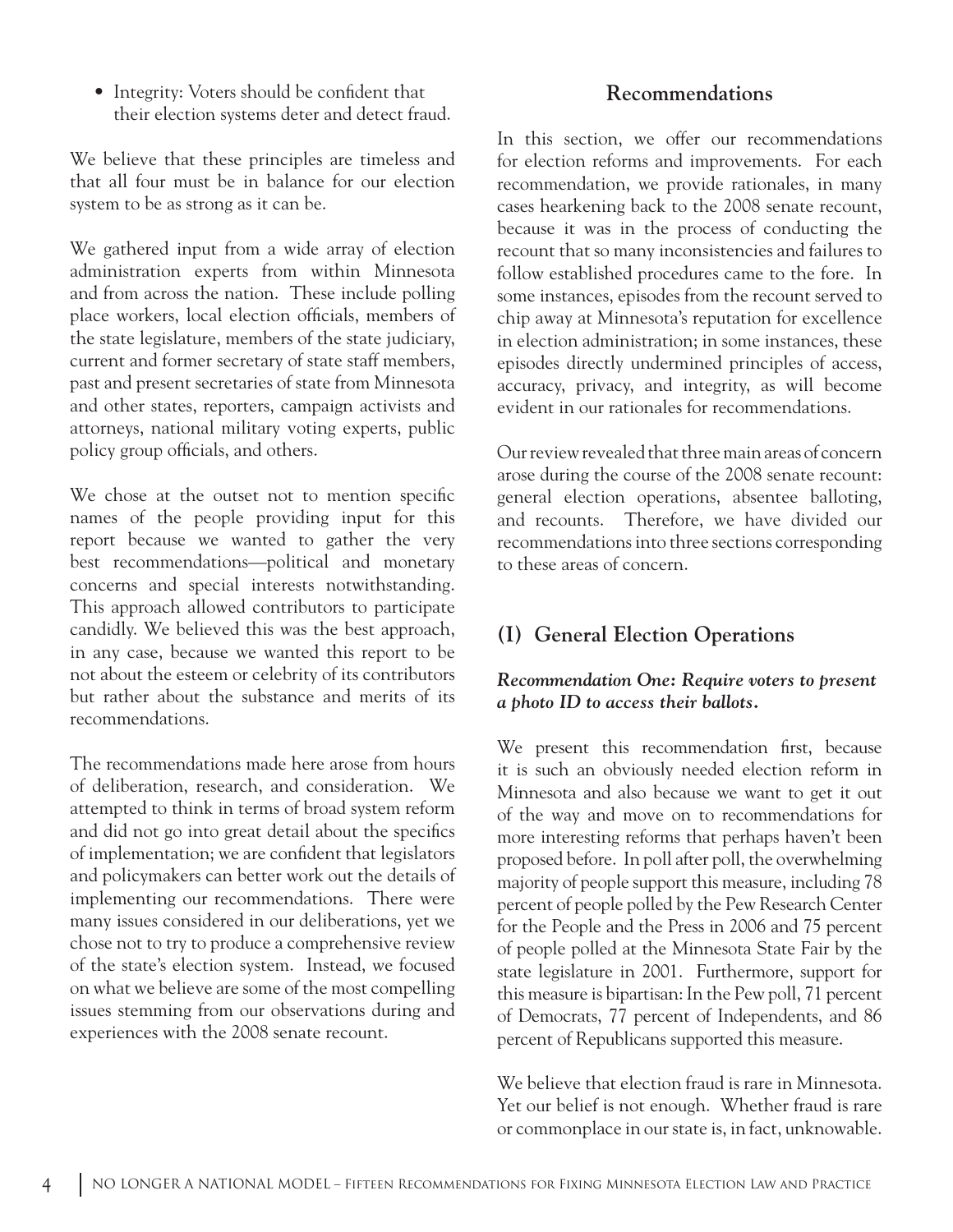We are highly suspicious of liberals' resistance to injecting this modest measure of integrity into our election system. We are especially suspicious of their reluctance to alter our state's system of allowing people to register by showing up at the polls with no proof of identity or residence at all and using only another person to vouch for them. Most Minnesotans are unaware that the vouching system does not even require that the people doing the vouching actually know the identity of the persons for whom they are vouching; the system requires the people doing the vouching to attest only to the registrant's residence in the precinct.

In Minnesota, we are lagging behind other states because of our antiquated laws against requiring photo ID for gaining access to a ballot.

Ballot access should have the same degree of integrity and accuracy that ballot counting does. A simple count is not enough to prove that integrity and accuracy exist in the ballot counting system, so we have a recount procedure to prove it. Similarly, there should be safeguards in the system to prove that there is integrity and accuracy in our ballot access procedures. Indeed, the accuracy and integrity of the count and recount procedures are valid only if the first step in the process—distributing ballots has accuracy and integrity, as well.

We believe we must have high rates of precision and security in our election system especially in light of the degree to which non-Minnesotans have become involved in our state's elections in recent years. Droves of out-of-state activists came here to participate in both pre- and post-2008 election activities, and great attention was paid to Minnesota possibly providing the Democratic Party with its "60th vote" in the U.S. Senate. There has also been growing attention to Minnesota's potentially pivotal significance in presidential election years. We fear that a system with inadequate safeguards could become overwhelmed by over-exuberant and less-than-scrupulous partisan activists from outside our state.

Moreover, in making this recommendation, we want to emphasize that we do so not as much for the usual politically conservative reason of injecting additional integrity into our election system which, it no doubt would—but also for the purpose of allowing election processes to be streamlined and modernized.

Election technology now exists, and is being used in other states, that allows for swift and accurate election registration, Election Day check-in, and post-election administration. Such technology relies on interface with driver's license or stateissued photo ID. (Some of this technology is even made by Minnesota-based companies; see, for example, http://www.datacard.com/). It is similar to technology that Minnesotans are accustomed to seeing when they go to purchase fishing and hunting licenses. Just as card readers have eliminated the need for bait shop clerks to write out paper fishing licenses, a card reader installed at a polling place could be employed in voter registration and checkin on Election Day.

A quick swipe of a photo ID through a card reader could fill in the data fields in the state's voter registration system, thereby eliminating common data-entry mistakes that take place with the current pen-and-paper registration system. A quick swipe of such ID at the sign-in table in the polling place on Election Day would eliminate the need to line up by parts of the alphabet, would conserve thousands of pounds of paper currently used to print voter rosters in every election, and would greatly speed up the lines in the polling places. It would also eliminate the need for post-Election Day data entry of voter participation history, which after the 2008 election took several months and cost county governments tens of thousands of dollars to complete.

The U.S. Supreme Court has approved photo ID law language from other states. Consequently, the Minnesota Legislature has the rare opportunity to pass a law that has effectively already been ruled constitutional. In addition, we are confident that Minnesota lawmakers can find ways to eliminate potential barriers that an exceedingly small percentage of citizens who want to vote might have in producing a photo ID.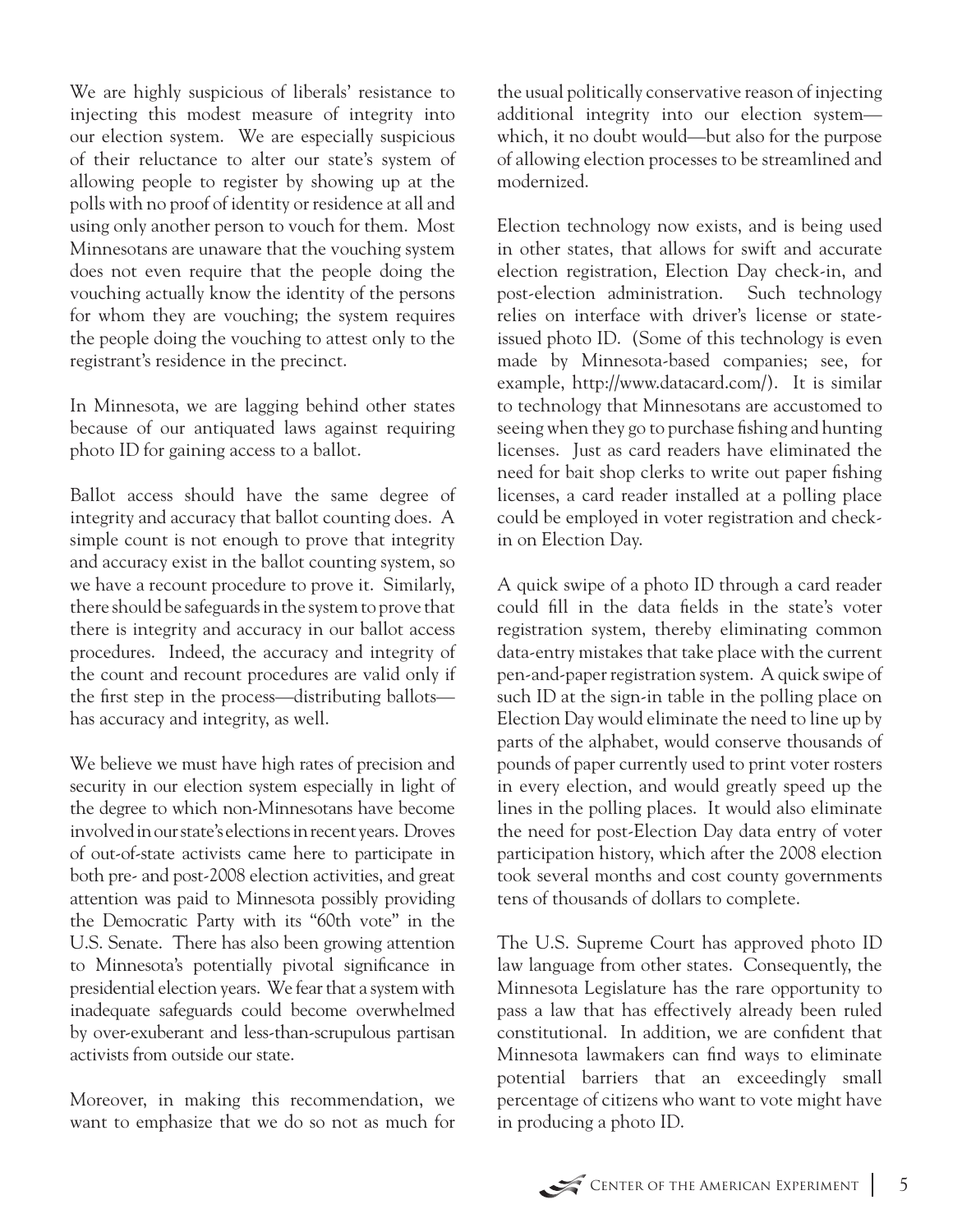#### *Recommendation Two: Eliminate partisanship and do away with political appointments in the Office of the Secretary of State*

We recognize that political appointees are nothing new in the secretary of state's office – indeed, the writer of this report was once one of them, albeit not in a policymaking role. The critique over the past 30 years has been that the Office of the Secretary of State has grown increasingly partisan, regardless of administration and whether headed by a Democrat or a Republican.

Regrettably, it is clear that several current secretary of state staff members were hired solely because of their past partisan political activities and not because they have any particular managerial acumen or public policy expertise. This includes the deputy secretary of state, the secretary's administrative assistant, and the director of intergovernmental affairs. All of these appointees have very thin professional qualifications and very thick political connections and were, unfortunately, very visible participants in recount activities. Moreover, there appeared to be no party balance among the most prominent secretary of state staff members working on the recount, as there had been in the previous administration.

Even the secretary of state's director of elections arguably qualified for and competent in the job is a political appointee, which cast suspicion on activities and decisions coming from the office's elections division during the 2008 senate recount.

We were saddened to hear some people involved with the recount point to instructions and decisions made at key points that benefited the Democratic candidate in the senate recount. It is clear that pervasive, deep Democratic partisanship among secretary of state staff members cast suspicion on these instructions and decisions. Further, some current secretary of state staff members suggest that suspicions of collaboration of the secretary's political appointees with agents and allies of the Democratic senate candidate during the recount were not unwarranted.

We recognize that there is a constructive place for partisanship in the election administration system: To wit, we believe it is beneficial to have explicit partisan balance among polling place workers (election judges) so there is a check-and-balance feature to Election Day operations, with poll workers of each party looking over one another's shoulders, in a sense, and maintaining an unbiased atmosphere.

Still, one-sided partisanship, as critics say was displayed in the Office of the Secretary of State during the 2008 senate recount, led to impressions of mischief and feelings of mistrust among recount participants. We believe the people of Minnesota would be better served by unbiased secretary of state staff.

We found it distressing that members of the secretary of state's political party expressed glee that "their guy" was in office during the recount, and we think it was equally disturbing that members of the other party lamented no longer having one of their own in that office.

Consequently, we believe, beginning immediately, there should be no political appointments for positions in the Office of the Secretary of State. Further, we believe that the Office of the Secretary of State and, by extension, the people of Minnesota, would benefit from the experience and professionalism of managers already situated in state government agencies and already known for their excellence in running state agencies.

Therefore, we recommend that "unclassified" managerial positions, such as deputy secretary of state and elections director currently held by political appointees in the secretary of state's office, be filled pursuant to *Minnesota Statutes 43A.07, subdivision 5*, from the existing professional management class of employees in state government. We also recommend that non-managerial positions, such as administrative assistant and intergovernmental affairs director currently held by political appointees in the secretary of state's office, be converted to "classified" status to be filled by career civil servants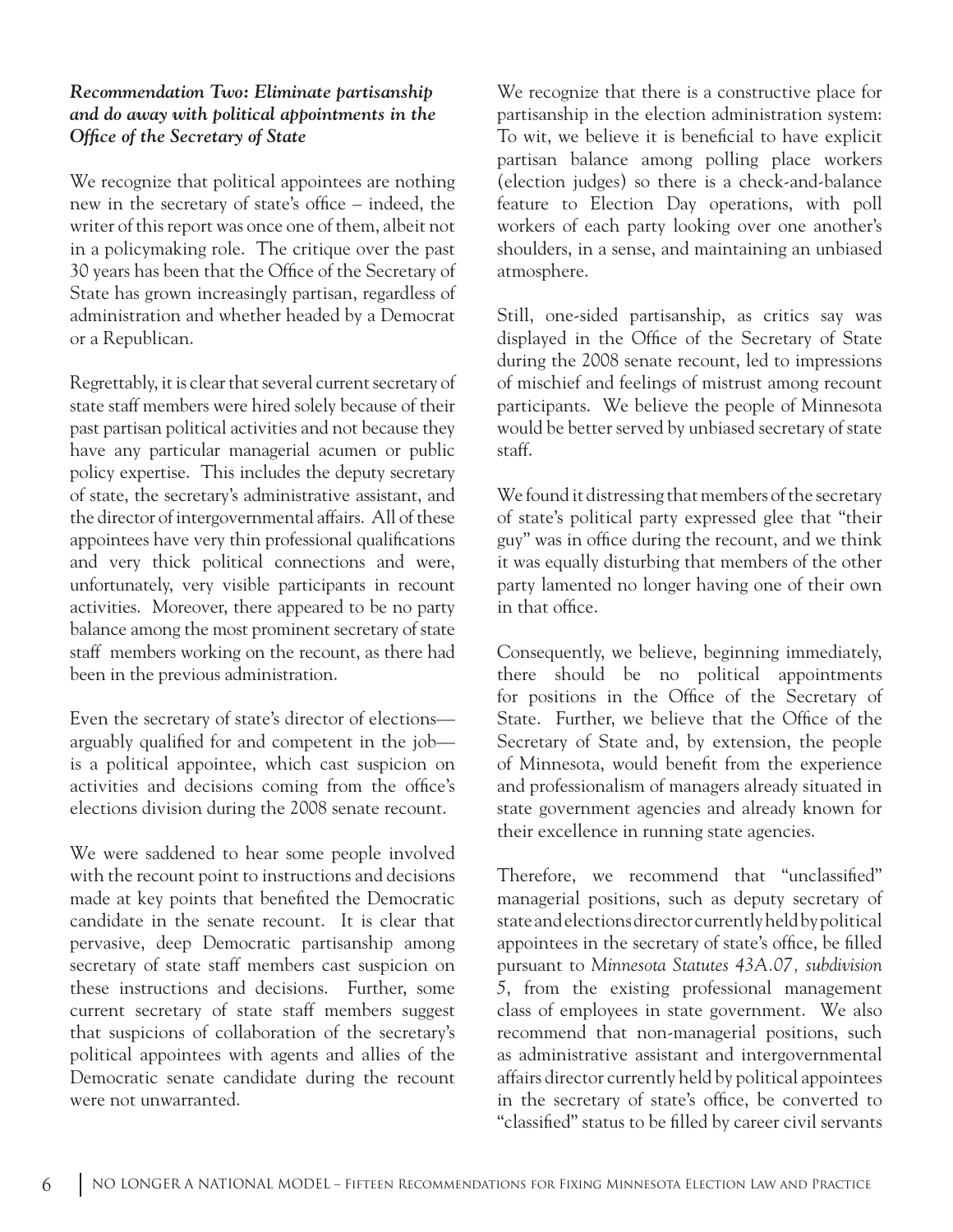rather than by the secretary of state's own political party loyalists.

#### *Recommendation Three: Eliminate partisanship from and increase effectiveness of the State Canvassing Board by changing its composition.*

The law provides for the State Canvassing Board to be composed of the secretary of state and four members of the state judiciary. The problem with this is that the secretary of state is a partisan elected official, and the state judiciary consists of gubernatorial political appointees who periodically stand for reelection.

As soon as the State Canvassing Board was announced after the 2008 election, the focus turned to the political background and leanings of its members. We believe this was detrimental to the process.

Moreover, during State Canvassing Board proceedings, it became apparent that members of the board had little familiarity with election procedures. Also, the two members of the State Canvassing Board who also were members of the State Supreme Court were later forced to recuse themselves from hearing appeals in the senate recount case.

Therefore, we recommend that the law be changed so that the State Canvassing Board is composed entirely of administrative law judges, under the oversight of the chief administrative law judge in the Office of Administrative Hearings (OAH).

This recommendation has several strengths.

First, administrative law judges are classified civil servants, not partisan political appointees; they are hired by the chief administrative law judge, through an open, competitive process, and they don't stand for election themselves. The chief is appointed by the governor, with the advice and consent of the state senate, which serves as a check on potential partisanship or cronyism; moreover, the position of chief has a six-year term, which means that the

term of a person in that position extends from one gubernatorial term into another.

Second, like other members of the judiciary in Minnesota, administrative law judges are subject to the state's Code of Judicial Conduct, which means they are barred from participating in partisan activities, endorsing candidates for elective office, or contributing to political campaigns.

Third, the OAH already has jurisdiction over the substantive elements of our state's election law, as the tribunal of first resort under the Fair Campaign Practices Act (found in Minnesota Statutes Chapters 211A and 211B). The caseload statistics since jurisdiction in this area was transferred in 2004 demonstrate that OAH has resolved a series of contentious and highly politicized matters in a way that is neutral, prompt, thorough, transparent, and very cost-effective. Indeed, the combination of a sturdy and accessible body of law, and a practice of rendering decisions quickly, has had a downward pressure on the total number of such disputes that have been filed in the most recent election cycles. In short, administrative law judges have proven their value in resolving (and eliminating) disputes arising under the election laws.

Fourth, OAH's work in fair campaign practice cases shows that OAH judges work well as part of a "panel system," like that which characterizes the State Canvassing Board, and render thoughtful decisions that are, in the main, sustained on appeal.

Finally, a State Canvassing Board consisting of administrative law judges would have the advantage of not including members of the judiciary who would later have to recuse themselves in the event of an appeal.

#### *Recommendation Four: Check for interstate double voting.*

With the 2008 senate election being as close as it was, there were suspicions of double voting significant enough to make a difference. Whereas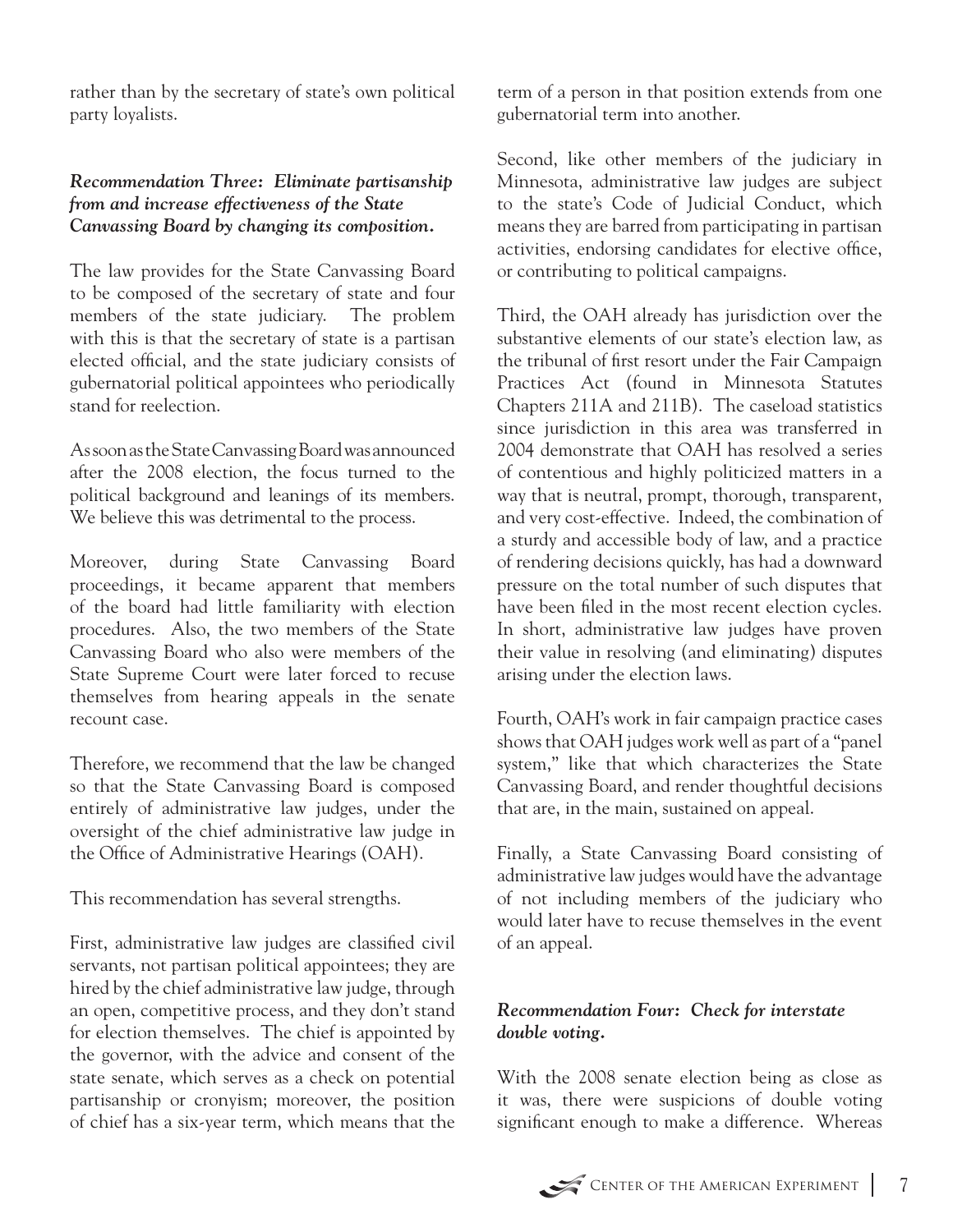double voting within the state can be detected easily and this fact is widely known because of a few cases that have been prosecuted in recent years, double voting across state lines goes unmonitored. This fact, too, is widely known.

Whether an election is close or not, we support computerized checking for double voting across state lines. Double voting amounts to stealing another person's vote, and the act is unconscionable.

We hope that interstate double voting is rare, but we want to know for certain, and we believe that every instance of it should be prosecuted. The combination of a highly mobile society and the high stakes involved in recent Minnesota elections make it necessary and justifiable to institute a higher degree of precision and security than in the past.

It is technologically possible, with Minnesota's modern statewide voter registration system, to conduct efficient and relatively inexpensive checks for interstate double voting. This should be done after each election, with as many states as possible, but especially with our neighboring states. We believe the results of these checks should be certified by the secretaries of state of all states checked and that the results should be publicized widely to instill public confidence in our election system.

#### **(II) Absentee Voting**

#### *Recommendation Five: Move the primary to an earlier date and extend the absentee ballot season.*

Whereas the short absentee voting window is obviously detrimental to voter participation in general, we must mention that the voters most notably ill served are Minnesotans serving in the military. According to the U.S. Department of Defense, there were approximately 23,000 overseas military members and dependents eligible to vote in Minnesota in 2008 (over 13,000 Uniformed Service members, and about 10,000 family members). According to statistics from the Minnesota Secretary of State's Office, only about 14.4 percent were able to cast a vote that counted in the presidential election.

To make matters worse, Minnesota state data indicate that *local election officials were 16 times more likely to reject military absentee ballots than they were to reject other absentee ballots, and most of these ballots were rejected because they were received after Election Day*. Many potential military absentee voters actually *received* their absentee ballots *after*  Election Day. This is shameful.

We have not found anyone who suggests that an extended absentee voting calendar would not help ameliorate this problem.

This commonsense recommendation has been suggested by many people and has been proposed in legislation.

We understand the politics involved in this issue, with legislators fearing the prospect of possibly having to fight primary battles sooner after the end of a legislative session and having to start their postprimary activities earlier, as well. Yet the people of Minnesota are ill served by the current primary and general election calendar. It is time to get this recommendation passed into law.

Therefore, we support moving the primary to an earlier date—any earlier date that would allow for extension of the absentee voting window to *at least* 45 days, and preferably 90 days, from the current mere 30 days.

#### *Recommendation Six: Institute centralized administration of Uniformed and Overseas Citizens Absentee Voting Act (UOCAVA) as it pertains to absentee ballots.*

Again, in 2008, local election officials rejected military absentee ballots at a rate 16 times higher than the rejection rate for nonmilitary ballots, and the vast majority of these rejected ballots were rejected because they were received after the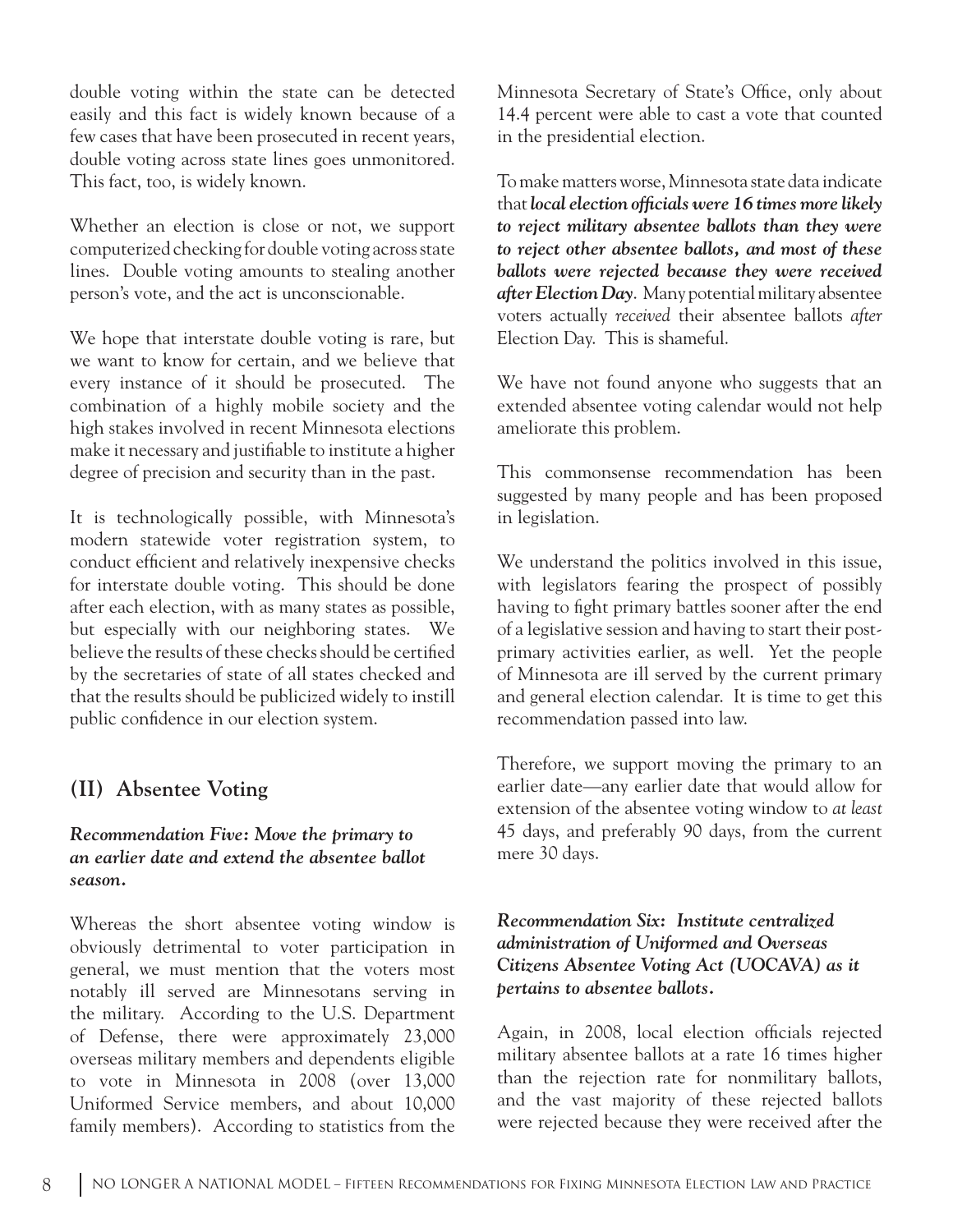election deadline.

Military absentee ballots are an anomaly for many smaller-population counties and present challenges that regular absentee ballots do not. Administering these ballots requires some specialized knowledge. We believe that administration of these ballots should be streamlined to serve the affected voters better, and we understand that the state's computerized election administration system is already designed to allow this.

Therefore, we recommend creating a centralized system of UOCAVA absentee ballot administration to be administered by civil servants in the Office of the Secretary of State.

#### *Recommendation Seven: Institute systems of barcoding and central processing of absentee ballots.*

Currently, absentee ballot administration is not tracked closely enough to identify where problems in the system exist, though there is broad agreement that problems do exist, especially in terms of the timing of mailing and receiving the ballots. Moreover, the current system of administering absentee ballots does not take advantage of efficiencies that could be realized through the use of technology.

We recommend instituting a system of barcoding all absentee ballots that will allow election administrators to track the timing of sending and receiving ballots, to track acceptance and rejection of absentee ballots (including specific reasons for rejection, where applicable), and to report absentee ballot statistics after each election. This would allow election administrators to track better when ballots arrived so that, if an absentee ballot were received close to the deadline, its barcode could be scanned to verify its on-time arrival and to guarantee its inclusion in election tallies.

Our understanding is that the current election administration system overseen by the secretary

of state basically would allow for this, while also maintaining voters' privacy, as barcoding is already conducted for UOCAVA absentee ballots and some counties use barcoding in the administration of all absentee ballots.

We also support requiring all areas to be served by absentee ballot boards organized at county, rather than precinct, levels. This would reduce variances and deviations that occur in the acceptance and rejection standards when administered by election judges who often have already worked long hours by the time, on election night, when they are looking at and processing absentee ballots for the first time. We believe centralized processing of absentee ballots could reduce both the improper acceptance and improper rejection of absentee ballots.

We believe that our election system needs (a) more training in regard to standards for accepting and rejecting absentee ballots; and (b) more uniform communication, by the secretary of state through a global interpretive instruction to election officials in all counties and cities, of standards for accepting and rejecting absentee ballots.

#### *Recommendation Eight: Institute "no-excuse" absentee voting (but not so-called "early voting").*

Currently, Minnesota law allows absentee voting supposedly only for people who claim one of the following reasons for needing an absentee ballot:

- Absence from their precinct on Election Day
- Illness or disability
- Service as an election judge in another precinct on Election Day
- Religious discipline or religious holiday or observance
- Eligible emergency declared by the governor or quarantine declared by the federal or state government.

This law is unenforced and unenforceable.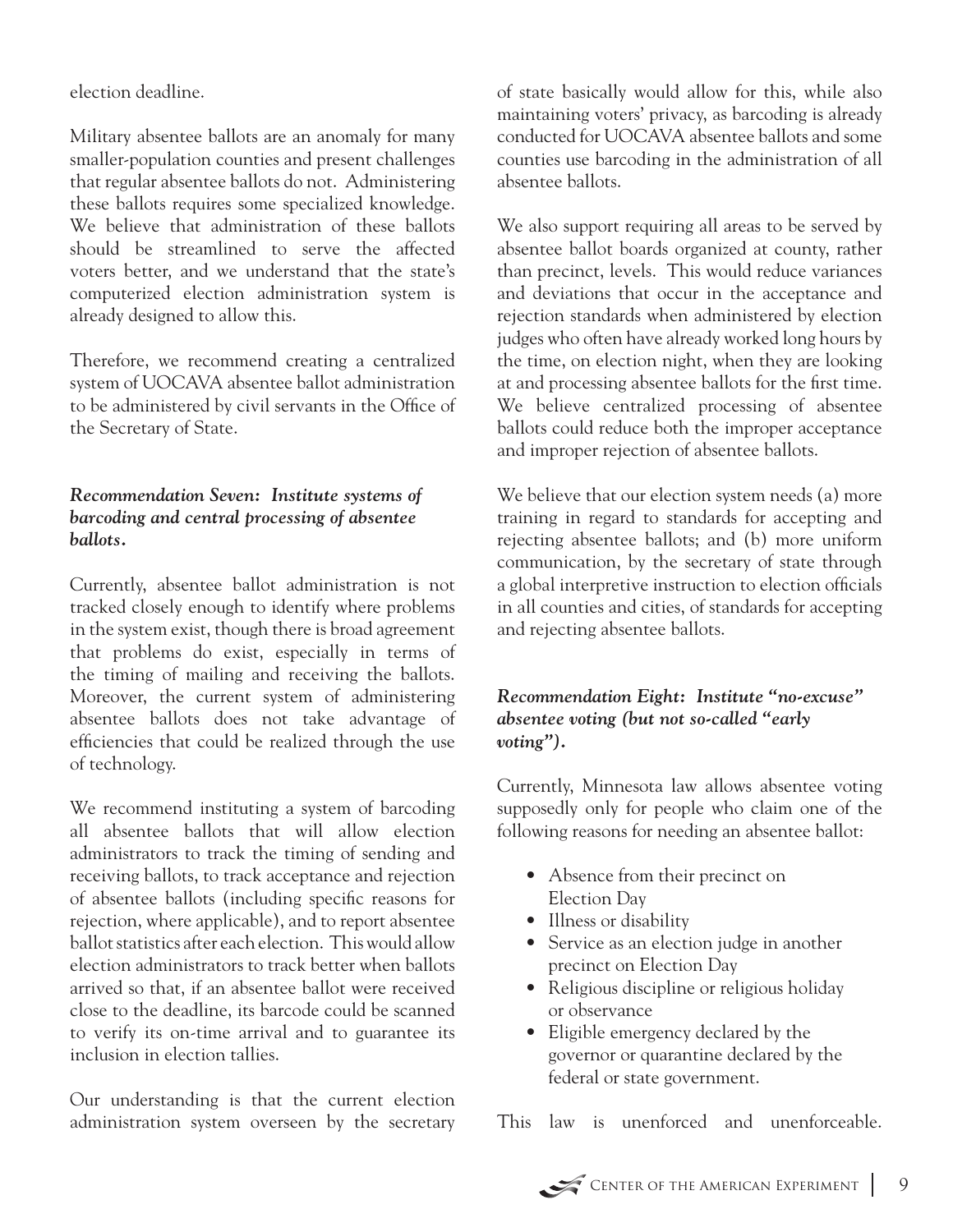Nevertheless, citizens do not necessarily recognize this fact, and, consequently, we believe that this law may have deterred some people from voting the in the 2008 election (and other elections prior to that).

Therefore, we believe the law should be changed to allow absentee voting without an excuse. believe this will ease access to voting and will encourage more people to participate.

Furthermore, we believe a no-excuse absentee voting system would be superior to the various "early voting" schemes that some people have suggested.

The main problem with so-called early voting is that it does not allow voters to change their minds after casting their ballots like the current absentee voting system does. Many more voters change their minds than most people recognize—and not just for dramatic reasons such as a candidate dying in a plane crash, as happened in 2002, or an alleged sex scandal taking a candidate out of the running, as happened in 1990. A great deal of new information becomes available about candidates in the days just prior to Election Day, and we believe that voters should have the ability to change their votes based on new information.

Early voting systems do not allow this: Once their votes are cast, voters in such systems do not have the ability to change their votes, because their ballots have already been placed in the ballot box and separated from the identity of the voters.

Moreover, the system of "in-person" absentee voting that currently exists in Minnesota is sufficiently superior to "early voting" systems that we do not see a need for early voting.

We specifically recommend *against* coupling an early voting system with our current in-person absentee voting system. We believe there would be great distress caused for people who participated in "early voting" and were later told they *could not* change their votes while others who voted by absentee ballot were told they *could* change their votes. Indeed, we

believe there would be absolute pandemonium if this were to happen upon a sudden change in candidates, as occurred in 2002 or in 1990.

#### *Recommendation Nine: Make ballot-checking technology available to "in-person" absentee voters.*

Currently, people who vote by absentee ballot in person do not have the benefit of technology to check for technical errors on their ballots (such as over-voting) like their fellow citizens who vote on Election Day have.

After the 2008 election, it became apparent that some people who voted by absentee ballot might have benefited from such technology, as there were many absentee ballots rejected for technical errors. Therefore, we believe that local election officials who offer in-person absentee voting should make available the same ballot-scanning technology that is available to Election Day voters, but only for checking for errors on ballots, not for counting the ballots (because, again, we want to preserve absentee voters' ability to re-vote if they change their minds).

#### *Recommendation Ten: Institute a provisional ballot system.*

Currently, local election officials must make on-thespot judgments about the acceptability of absentee ballots. It was clear during the 2008 election that there were varying standards for acceptance and rejection of absentee ballots from county to county.

We believe that local election officials should be spared from having to make hasty judgments about the validity of ballots (for example, in the case of possibly mismatched signatures on absentee ballot request forms and absentee ballot envelopes) and that, when in doubt, local election officials should be able to put questionable ballots into a "provisional" status that would allow them to verify the legitimacy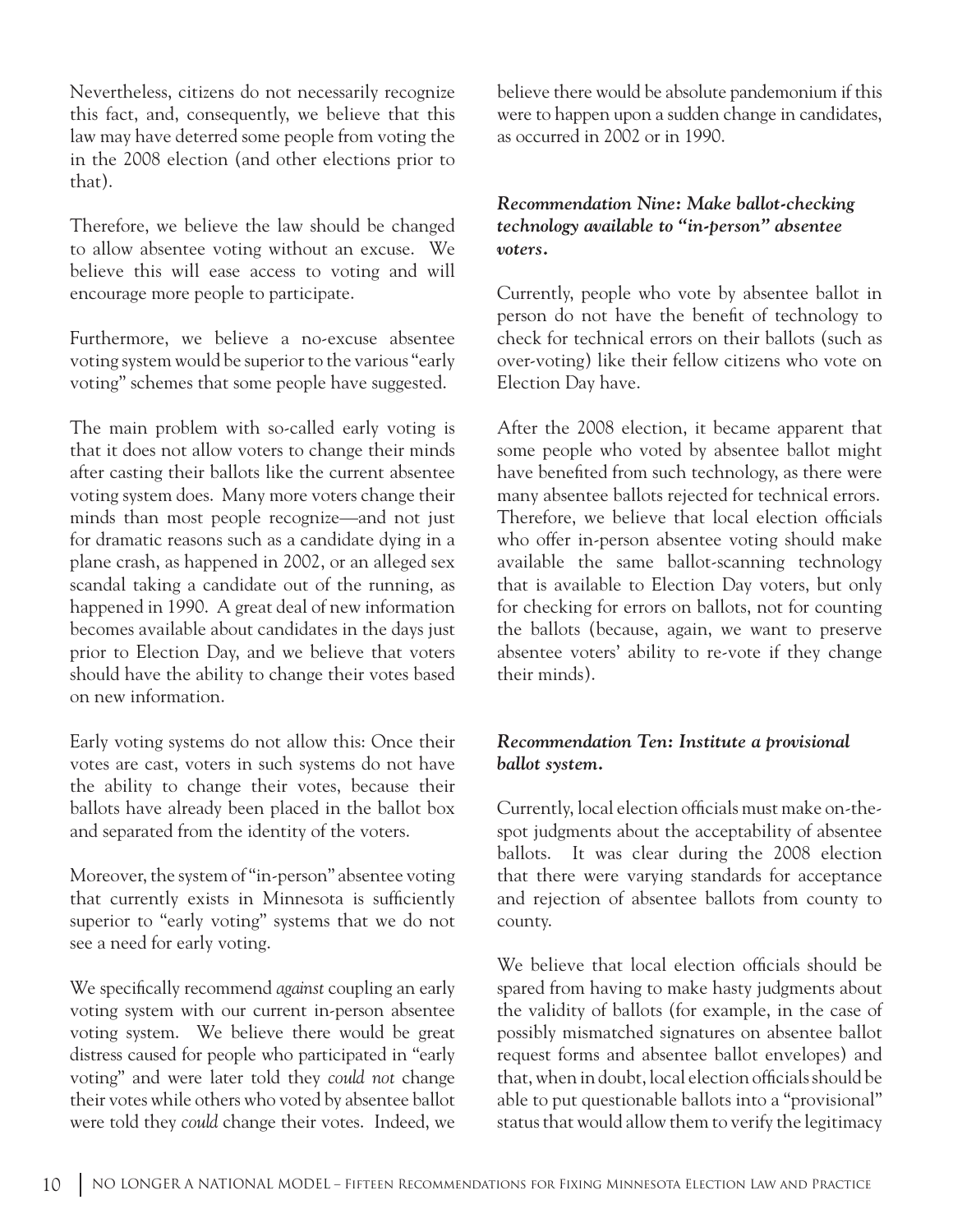of ballots before finalizing their acceptance through placement in the ballot box, possibly even a day or two after Election Day.

Moreover, the institution of a provisional ballot system would allow also for the provisional acceptance of ballots cast by voters who did not have photo ID to register. This would be especially helpful in the case of voters who had only another person to vouch for them to allow their voter registration, should Minnesota maintain the vouching system whose elimination we recommended earlier.

## **(III) Recounts**

#### *Recommendation Eleven: Require recounts to be done in a central location.*

Experience from 2000 to 2007 showed that centralized recounts were superior to decentralized recounts, and detailed plans, including budgets, had been developed by the secretary of state's office to prepare for centralized recounts. Regrettably, these plans were not followed for the 2008 senate recount.

We understand the reluctance to invest the money required to conduct a centralized recount after the 2008 election and the preference to push the costs of recounts onto local governments. Yet we believe that the benefits of a centralized recount outweigh the costs, and, after the 2008 election, we saw with great clarity the downsides of decentralization. Therefore, we recommend requiring multi-county recounts to be conducted in a central location.

A centralized recount would offer the following benefits.

First, training of recount officials could be standardized, thereby increasing the consistency of standards and procedures. The 2008 senate recount was marred by varying standards and procedures from county to county. Two former secretaries of state, Mary Kiffmeyer (Republican) and Joan Growe (Democrat), were both quoted in the media

saying that a centralized recount could have offered this benefit.

Second, a centralized recount could be monitored more closely. Media, political operatives, and the public could more easily observe recount operations taking place in a centralized location and could detect whether inconsistencies existed.

Third, a centralized recount could be done more quickly than a decentralized recount. The plans that were established by the secretary of state in 2004 called for a statewide recount to be completed in just one week, instead of two or three weeks as was the case in 2008, using two shifts per day. During the 2008 senate recount, county officials did not institute multiple full-time shifts.

Fourth, a centralized recount could rely on the work of career civil servants—specifically, state employees—rather than volunteer election judges. We believe adopting this plan would increase the professionalism of the operations and would provide greater accountability.

Fifth, a centralized recount using state employees would bring about a measure of impartiality in making determinations on ballots. Under the procedures employed in the 2008 senate recount, county officials, who had previously dealt with the ballots, were responsible for checking their own work. We believe it would be better for a disinterested third party to check the work.

#### *Recommendation Twelve: Recount only ballots counted on Election Day.*

The 2008 senate recount was fatally flawed from the moment that, for the first time in state history, ballots that were not included in the initial count on Election Day were introduced into the recount. This included, specifically, absentee ballots that later were deemed "improperly rejected." We were especially dismayed when the secretary of state reversed his decision that these ballots should not be included in the recount—his initial gut reaction,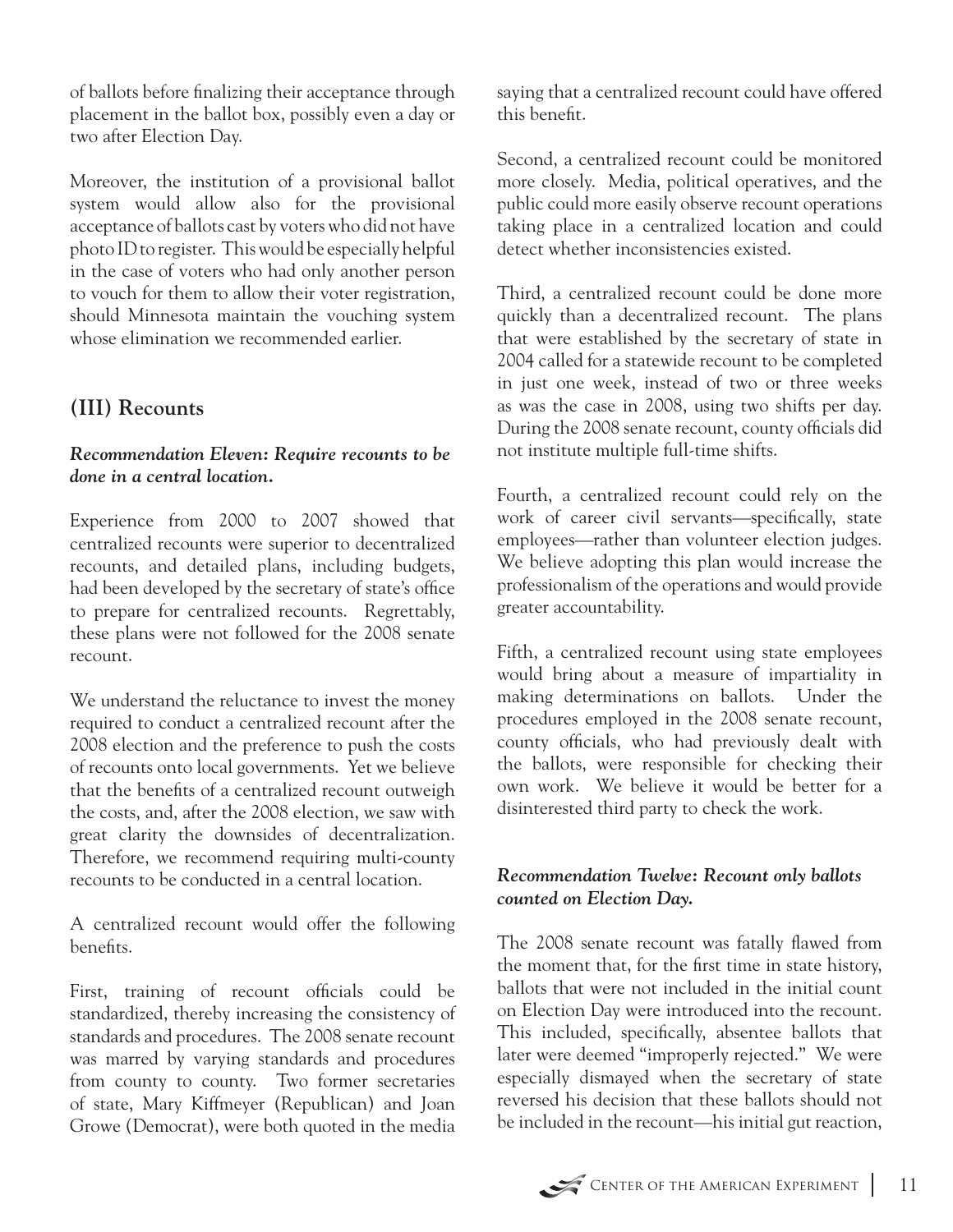that those ballots should have been the subject not of a recount but of a court contest, was correct.

The inclusion of new ballots was especially problematic because there were no statutes telling how to deal with them—or even allowing for them. Consequently, varying standards were employed among counties, which resulted in unequal treatment of voters across the state.

Some counties followed the letter of the law and rejected absentee ballots on every minute technicality; other counties followed looser standards and accepted ballots that would have been rejected in another county. Election officials in the City of Minneapolis, for example, did not check the registration of absentee ballot witnesses for the absentee ballots cast there; Carver County officials, by contrast, checked every single one of them and rejected the ballots of people whose witnesses were not registered. To give some concreteness to the problem: In total, election officials in Saint Louis County, Ramsey County, and the City of Minneapolis rejected an aggregate total of only seven absentee ballots; by contrast, election officials in Carver County, which is much smaller in population than any one of those other three entities, rejected 188 absentee ballots. Therefore, voters, in effect, were enfranchised or disenfranchised depending on their residence.

Moreover, if one agrees that there were *improperly rejected* ballots, then, given the varying standards for acceptance and rejection among counties, then one must believe that there were *improperly accepted* ballots. This further exacerbates the problem of introducing new, previously rejected absentee ballots into the mix.

We believe that including some improperly rejected absentee ballots, but not all rejected absentee ballots, was especially problematic because the State Canvassing Board never seemed to take a global look at the absentee ballot system. We believe that if the board was going to consider new absentee ballots, then it should have started by establishing standards on how to deal with all absentee ballots.

The piecemeal inclusion of some new absentee ballots, without clearly established standards, was a backward way of handling the ballots. It led to unacceptable processing inconsistencies among ballots—that is, to unacceptable inequality among voters.

Because of the difficulties in determining exactly what ballots might have been either rejected or accepted erroneously, any disputed ballots that were not in the original count should have been the subject for a possible court contest, not a subject for the recount. Bringing only some of the disputed ballots into the recount process was highly problematic. This was especially true because of the fact that the process by which new ballots were allowed into the recount was seen as partisan: The overwhelming majority of originally rejected absentee ballots that were introduced into the recount, and the majority of absentee ballots that were possibly accepted improperly but ignored in the recount, came from Democratic strongholds; the overwhelming majority of originally rejected absentee ballots that continued to be ignored in the recount came from Republican-leaning areas.

In addition, there were votes counted in the City of Minneapolis for which there were no ballots in existence to back up the numbers. These "missing" ballots should have been the subject of a court contest, not a recount. The recount should have considered only the ballots that had been counted on Election Day—and only ballots that could be physically recounted. Again, the drama involved in getting these "missing" ballots counted, in spite of their apparent nonexistence, was viewed as partisan. This suspicion was fueled by the fact that the director of elections in Minneapolis at first explained how there might never have been ballots to back up the numbers indicated on the ballot scanner from the precinct in question. Later, we were distressed to witness the City of Minneapolis director of elections seeming to buckle under partisan influence and, along with the deputy secretary of state and the Democratic mayor of Minneapolis, to backtrack and declare that ballots must have simply gone missing. Again, these possible votes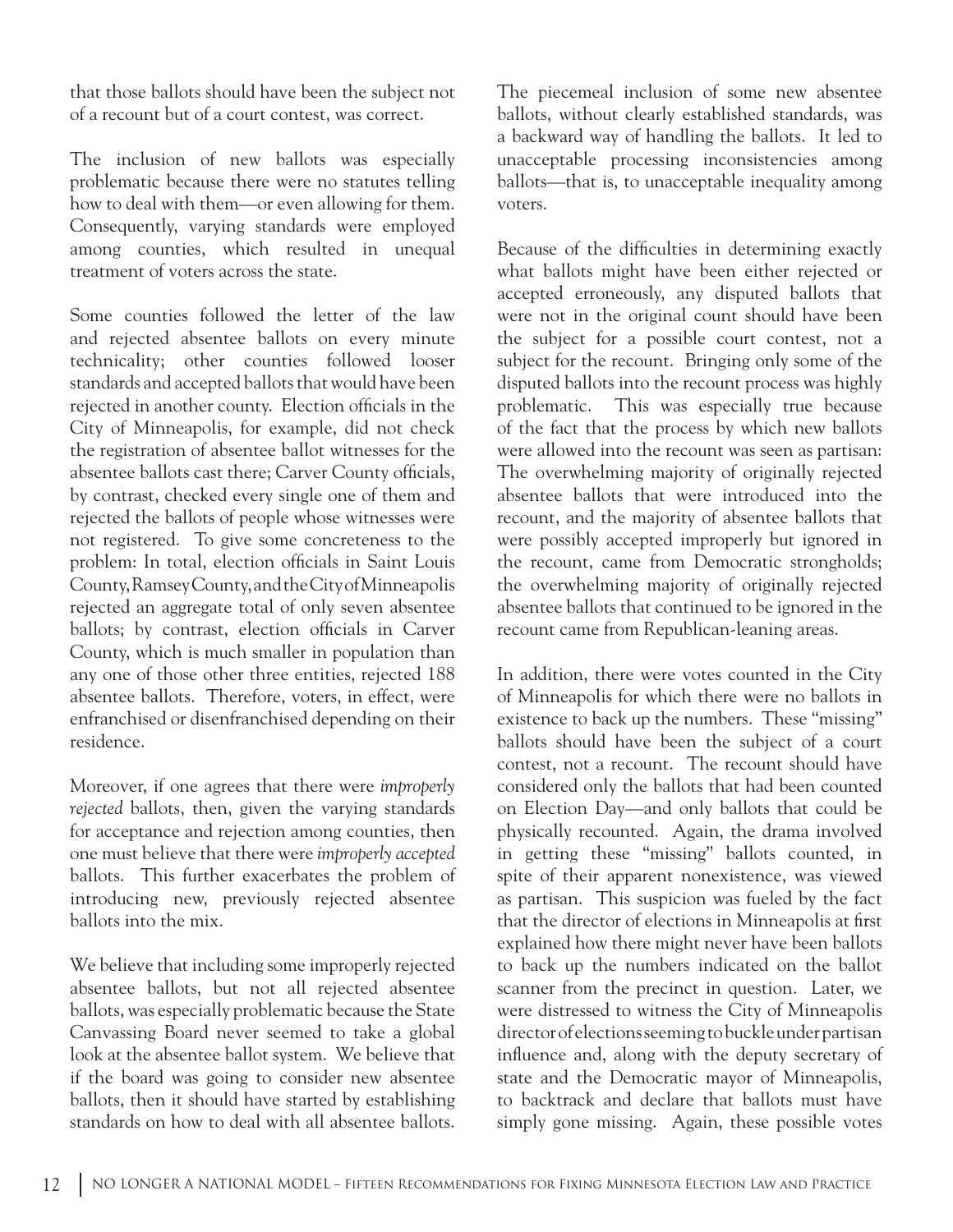should have been a subject for a court contest, not a recount.

Consequently, we support the development and passage of legislation that would require recounts to consider only ballots counted on Election Day (plus provisional ballots cast on Election Day and subsequently found to be validly cast, if a provisional ballot system is adopted, as we recommended earlier). Recounts also should consider only ballots that physically exist at the time of the recount.

#### *Recommendation Thirteen: In the case of "duplicate" ballots, count the duplicates, not the originals.*

In any election, some absentee ballots arrive in such condition that they are not able to be fed successfully into the precinct ballot scanners. In such cases, poll workers make "duplicate" ballots by copying all marks from the original onto a new ballot. That new ballot is supposed to be marked "duplicate." Once that duplicate ballot is created, it becomes *the legal ballot*, and the original ballot becomes void.

During the 2008 senate recount, a procedure was instituted that provided for trying to count original ballots. In theory, trying to understand a voter's original intent sounds like a good idea. The problem with this procedure is that poll workers, in the flurry of activity on Election Day and possibly not understanding the potential future ramifications of not following established procedures, often forget to mark "duplicate" on the duplicate ballots. Therefore, when trying to match original ballots to duplicate ballots after the 2008 election, officials found extra original ballots and were unable to find all of the duplicate ballots. This led to double counting of some people's votes (to wit, some people's original ballots *and* duplicate ballots were *both* counted).

Therefore, we support legislation that would require duplicate ballots—not original ballots—to be considered in a recount in which duplicate ballots have been created.

#### *Recommendation Fourteen: Follow laws currently on the books and formally increase uniformity and specificity of procedures.*

The U.S. Senate election recount made very clear the fact that standards and procedures vary widely from one county to another across our state. This should not be the case.

Furthermore, we were distressed when the secretary of state referred to the recount process as "chaotic." Elections are not chaotic; they are orderly, if laws and procedures are followed as they should be.

Fraud thrives in chaos. Consequently, we believe that election procedures and standards should be rigorous, uniform, and specific—and followed at all levels, from election judges, to city clerks, to county auditors, to state election administrators.

Therefore, we support measures to increase training of local election officials, to increase oversight of local election processes, and to hold the secretary of state accountable for ensuring statewide uniformity. After all, if the secretary of state is going to have the title of "chief election official" in Minnesota, then the secretary must "own" the responsibilities and the duties that accompany it.

We especially support the adoption of uniform and comprehensive recount rules that are promulgated by the secretary of state and published in *Minnesota Rules* that include a requirement to reconcile the number of ballots to be recounted with the number of persons voting on Election Day. It appears that the 2008 senate recount was the first recount in Minnesota history that did not have a reconciliation process, the lack of which enabled "sticky fingers" ballots to disappear and allowed "mystery ballots" to appear and get counted after Election Day during the recount.

#### *Recommendation Fifteen: Institute a run-off election for extremely close elections (but not so-called "instant run-off voting").*

We believe that, if election laws and procedures are followed as closely as they should be followed, then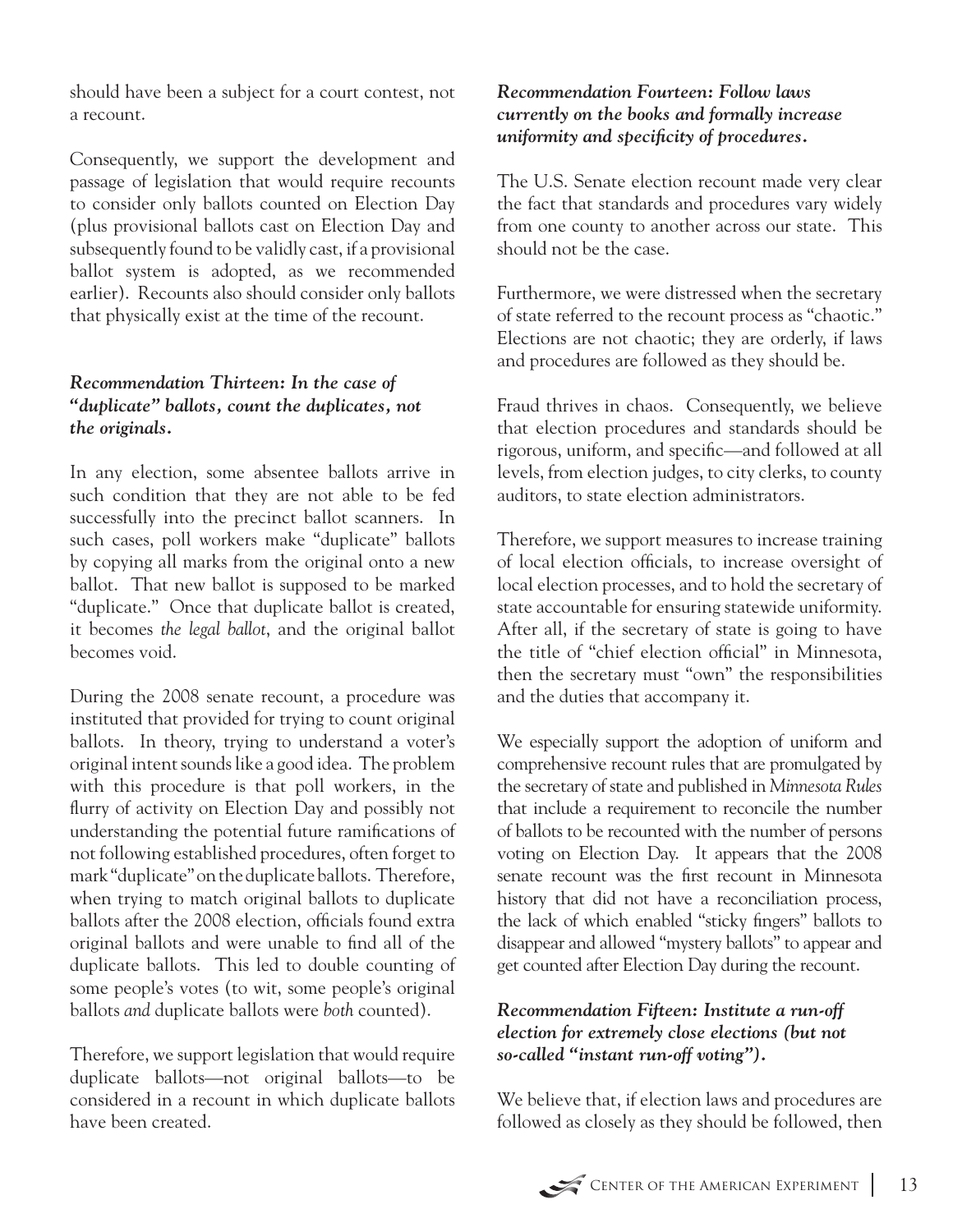our state's election officials should be able accurately and efficiently to determine outcomes of elections to a very small margin of difference.

However, if it is deemed impossible to follow election laws and procedures as closely as we would like to see, as the 2008 senate recount indicates it might be, then we support the institution of a runoff election.

Such a run-off election should take place after a recount triggered (as stipulated by current law) by an election resulting in a margin of difference of one-half of one percent between the top candidates. We recommend that the trigger for a run-off election be an extremely small margin in the range of five one-hundredths of one percent and that the runoff be between only the candidates in that margin. We recommend that such run-off elections take place in the month of December to facilitate the installation of elected officials in a timely fashion that prevents gaps in representation.

We must note that we do not want a run-off election to be a substitute for increased accuracy and continual improvement in election administration. Indeed, we believe a run-off election could eventually be rendered unnecessary as we gain confidence in the system.

Also to be clear: For a variety of reasons, not the least of which is its violation of the principle of one-person-one-vote, we do not support what has been coined "instant run-off voting."

We believe that a run-off election would provide greater satisfaction for voters and would allow Minnesotans to be more quickly and more properly represented, even after a close election. We also believe that a run-off election would be worth the cost to taxpayers, especially considering the direct and indirect costs of the 2008 senate recount and considering the estimated \$14 to \$15 million spent by the two campaigns during the 2008 senate recount.

There are strong doubts about whether the actual top vote-getting candidate in the 2008 senate election was ultimately declared the winner, which calls into question the legitimacy not only of the current officeholder but also of the system that allowed him to be seated. A run-off election like the one we advocate would almost certainly eliminate doubts about and lend legitimacy to our state's election system.  $\blacksquare$